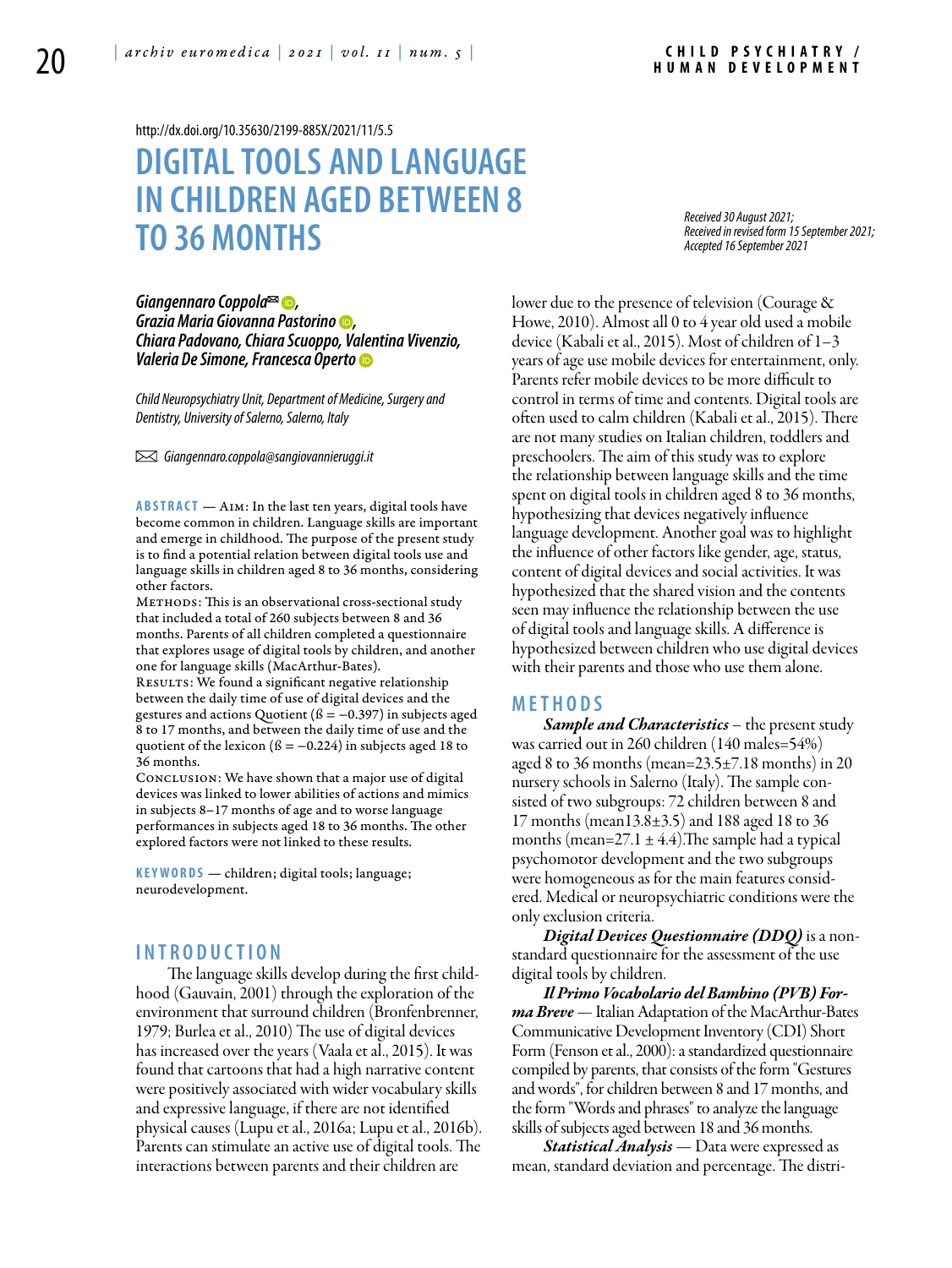bution of the data was verified by means of a preliminary normality test (Shapiro-Wilk Normality Test). The relationship between the different variables was evaluated by linear regression analysis. The influence of other factors was verified by subsequent moderation analyzes. Bonferroni's correction for multiple comparisons was used; P-values <–0.0025 were considered statistically significant. Data were analyzed by means of SPSS, version 23.0.

#### **RES U LTS**

Use of digital devices by children — According to the parents, the first digital tools used by children were television and smartphones, followed by tablets, personal computers and video games. Smartphones (66%) and television (60%) were children's favorite digital devices, but older ones preferred smartphones over smaller ones. The tablet ranked third (252.17%), mainly in older children. The average age of the first use of a digital instrument was always earlier in the group of younger children than in the group of older children. Overall, the mean time spent on digital devices by the children was  $2.13 \pm 2.04$  hours / day. Digital tools were used by children mainly in the presence of their parents (75%) or siblings (9%), while only 5% of cases were used unsupervised; a programmed digital parental control was reported in 11%. Children preferred videos with dialogue (75%). Parents drive digital tool content in 89% of younger children and 41% of older children. Parents in both groups reported allowing their children to use digital tools *to soothe the child* (36%) or *to entertain* (42%). Children often used digital devices even during meals (37%) or before bedtime (9%). According to parents, some children, especially older ones, did not respond to their name when called (2%) or interact with others (5%) when using digital tools. When digital devices were removed, 6% of children were frustrated. About 33% had sleep problems slightly prevaling in the younger group. Finally, 53% of parents said they were concerned about the health consequences of using digital tools, but only 19% of parents consulted their pediatrician.

Relationship between use of digital tools and language skills in children — Linear regression analysis  $(S = -0.397; R2 = 0.158; p = 0.001)$  showed a statistically significant negative relationship between the quotient of actions and gestures (AGQ) and the daily total time of exposure to digital devices. Furthermore, linear regression analysis revealed in younger children a statistically significant negative relationship between the total daily exposure time to digital tools and the shares quotient scores and gestures (AGQ).

#### **DISC U SSION**

The aim of our study was to verify whether there was any relation between language skills and the time spent on digital devices in children under 3 years. A significant finding emerged from the analysis of our study is that at least one of the most popular digital devices was used in 97% of children. Digital tools were used by all children aged 18 to 36 months and by 89% of children aged 8 to 17 months. Smartphones (66%) and television (60%) were children's favorite electronic media; a slight preference for smartphones emerged in the group of older children compared to younger children (71% vs 53%). The tablet was preferred by 17% of the total sample and by 21% of children between 18 and 36 months. These results would suggest that there is an increasingly early exposure to digital tools. Digital Devices are used on average 2 h/day, with a slight difference between the two groups. Vandewater et al. (2007) reported that digital media was used by 40% of children aged 6 to 23 months for 2 or more hours per day. Digital devices are used by most children together with their caregiver (75%) or siblings (9%). Automatic parental control is used by 11% of parents. In agreement with previous literature, our results showed that parents let their children use digital devices while they are engaged in other activities (Radesky et al., 2016), to entertain (42%) or to calm the child (36%), during meals (37%) or before the child went to sleep (9%). In some children aged 18 to 36 months, parents reported some atypical behaviors during digital device use, including no response to name when called (2%) or poor interaction with others (5%); 6% of babies cried stubbornly if digital tools was removed. Based on these results, it could be hypothesized the time spent on electronic devices may decrease social relationships and worsen emotional regulation, in agreement with previous studies (Radesky et al., 2014, Reid Chassiakos et al., 2016). On balance, according to reports from parents, about 33% of children had sleep problems, with a slight prevalence in the younger group. Previous studies have already shown an association between sleep disturbances and media overuse by children. Notably, a recent cross-sectional study showed that the daily use of a tablet or smartphone was linked to a shorter total sleep time and a longer sleep onset latency regardless of other factors, for example the type of screen exposure (TV or video game) (Chindamo et al., 2019). Finally, 53% of parents were concerned about their children's health regarding the use of digital tools, but only 19% of parents had already consulted their family doctor. Children who used more time digital devices had a reduced repertoire of communicative gestures. It must be considered that gestures and facial expressions are two important indicators of the pre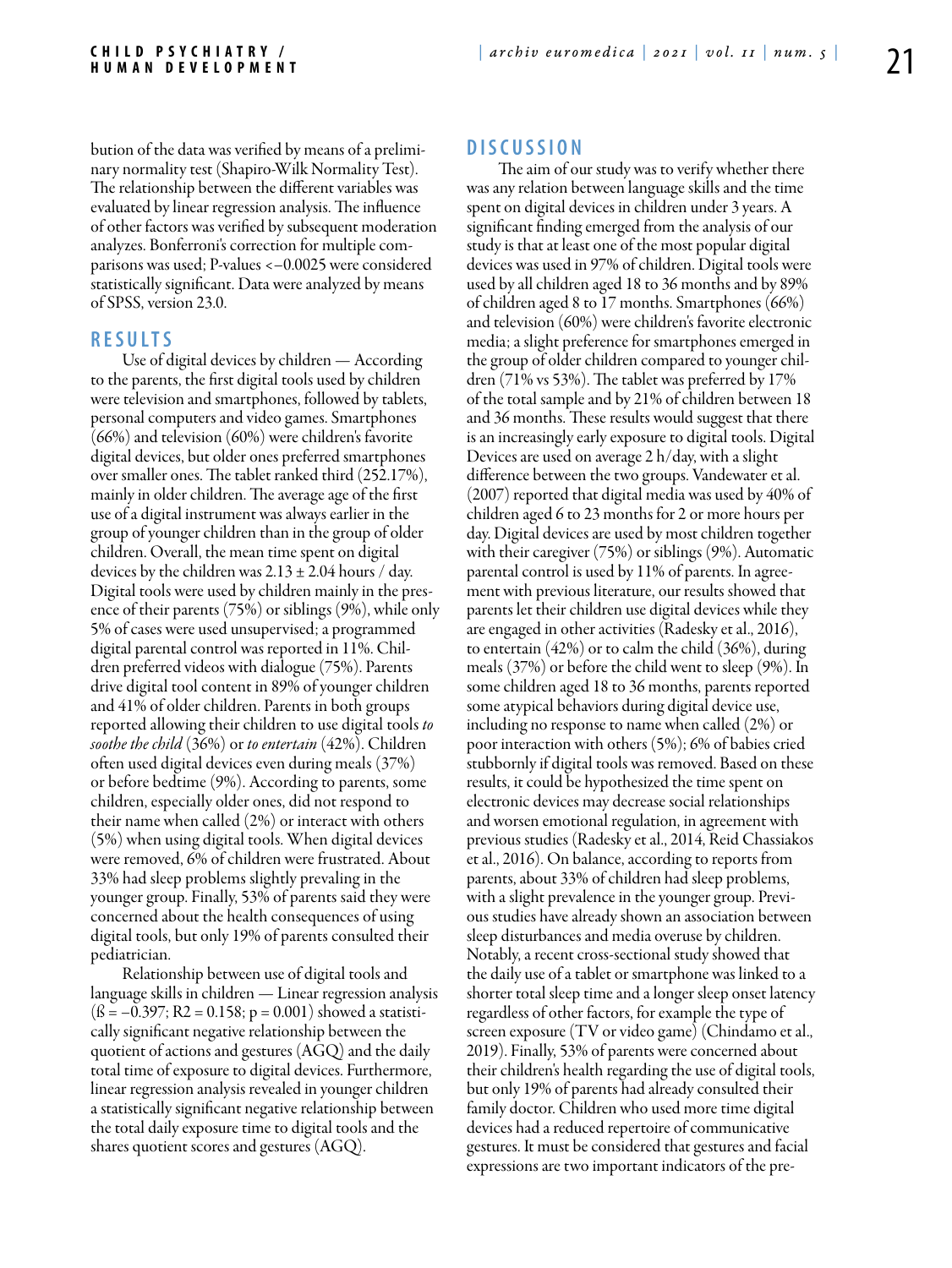verbal communication skills of children in this age group. In children aged 18 to 36 months, there was a negative relationship between the lexical quotient and the time of digital tools use. In this case, children who used digital tools for longer had less word production. In both cases the relationship found was not significantly affected by gender, age, and socioeconomic status (Reid Chassiakos et al., 2016). Poor cognitive and linguistic skills were associated with early age of onset of media use, cumulative hours of media use and content (Madigan et al., 2020; Moon et al., 2019). Particularly, the evidence shows that media use in children under the age of two has limited benefits; the American Academy of Pediatrics (AAP, 1999, 341–343) discourages media exposure below this age. It would seem, in fact, that verbal and non-verbal problem-solving strategies can be taught thanks to the interaction between parents / guardians and children under the age of 24 months (Brown, 2011). On the other hand, children under 30 months have poor benefit from 2D representations (video deficits) due to the poverty of symbolic thinking, and insufficient flexibility to transfer knowledge to the real world (Barr et al., 2013). Thus, in children under two years old, practical exploration and social interaction would favor the learning of linguistic, sensorimotor, and socio-emotional skills. Other studies suggest that the use of digital devices can benefit children based on age, developmental stage, characteristics of the child, methods of use and content. The use of the digital device, if shared with parents, would lead to an increase in language skills in children (Griffith et al., 2020). In our study the relationship between language and digital device usage was not significantly affected by co-viewing and digital content. This result should better be explored and *active* or *passive* co-vision, should be deepened in future research. Another limitation of the study is to use questionnaires aimed at parents, so further studies should use standardized direct tests to assess language and communication skills through (Radesky et al., 2016).

Over the last ten years, the use of digital tools has become increasingly widespread and, various researchers have shown that new media offer health benefits and risks for young children. In our study it emerged that a prolonged time of use of digital tools was associated with lower linguistic abilities in children between 18 and 36 months, and lower gestural and gestural abilities in children aged 8 to 17 months independently of age, sex, social status economic, content and method of use.

#### *Acknowledgment*

This research was presented at 5<sup>th</sup> European Conference of Psychiatry and Mental Health "Galatia" 2021.

### **REFEREN CES**

- 1. American Academy of Pediatrics. (1999). Committee in public education. Media education. Pediatric, 104(2 Pt 1), 341–343. https://pubmed.ncbi.nlm.nih. gov/11158483/
- BARR, R. (2013). Memory constraints on infant learning from picture books, television, and touchscreens. Child Development Perspectives, 7(4), 205–210. http://dx.doi.org/10.1111/cdep.12041
- BRONFENBRENNER, U. (1979). The Ecology of Human Development: Experiments by Nature and Design. Harvard University Press.
- BROWN, A. (2011). Media use by children younger than 2 years. Pediatrics, 128(5), 1040–1045. https:// doi.org/10.1542/peds.2011-1753
- 5. Burlea, G., Burlea, A. M., & Milici, R. C. (2010). Prevention and intervention in speech and language therapy for the success of lexicographical ac- quisitions. Revista de Cercetare si Interventie Sociala, 30, 86-100. https://www.rcis.ro/images/documente/ rcis30\_07.pdf
- 6. Chindamo, S., Buja, A., deBattisti, E., Terraneo, A., Marini, E., Gomez Perez, L.J., Marconi, L., Baldo, V., Chiamenti, G.; Doria, M., Ceschin, F., Malorgio, E., Tommasi, M., Sperotto, M., Buzzetti, R., & Gallimberti, L. (2019). Sleep and new media usage in toddlers. European Journal of Pediatrics, 178(4), 483–490. https:// doi.org/10.1007/s00431-019-03318-7
- 7. Courage, M. L., & Howe, M. L. (2010). To watch or not to watch: Infants and toddlers in a brave new electronic world. Developmental Review, 30(2), 101–115. https://doi.org/10.1016/j.dr.2010.03.002
- 8. Fenson, L., Pethick, S., Renda, C., Cox, J. L., DALE, P. S., & REZNICK, J. S. (2000). Short-form ver-<br>sions of the MacArthur Communicative Development Inventories. Applied Psycholinguistics, 21, 95–116. https://mb-cdi.stanford.edu/documents/Fenson- etal2000.pdf
- GAUVAIN, M. (2001). The Social Context of Cognitive Development. Guilford Press.
- 10. Griffith, S. F., Hagan, M. B., Heymann, P., Heflin, B. H., & Bagner, D. M. (2020). Apps as learning tools: A systematic review. Pediatrics, 145(1):e20191579. https://doi.org/10.1542/ peds.2019-1579
- 11. IBM Corp. (2015). IBM SPSS Statistics for Windows, Version 23.0. Armonk, NY: IBM Corp.
- 12. Kabali, H., Irigoyen, M., Nunez-Davis, R., Budacki, J. G., Mohanty, S. H., Leister, K. P., & Bonner, R.L. (2015). Exposure to and use of mobile devices by young children. Pediatrics, 136(6), 1044–1050. https://doi.org/10.1542/peds.2015-2151
- 13. Lupu, V. V., Ignat, A., Ciubotariu, G., Ciubară, A., Moscalu, M., & Burlea, M. (2016a). Helicobacter pylori infection and gastroesophageal reflux in children. Diseases of the Esophagus,  $29(\overline{8})$ , 1007– 1012. https://doi.org/10.1111/dote.12429